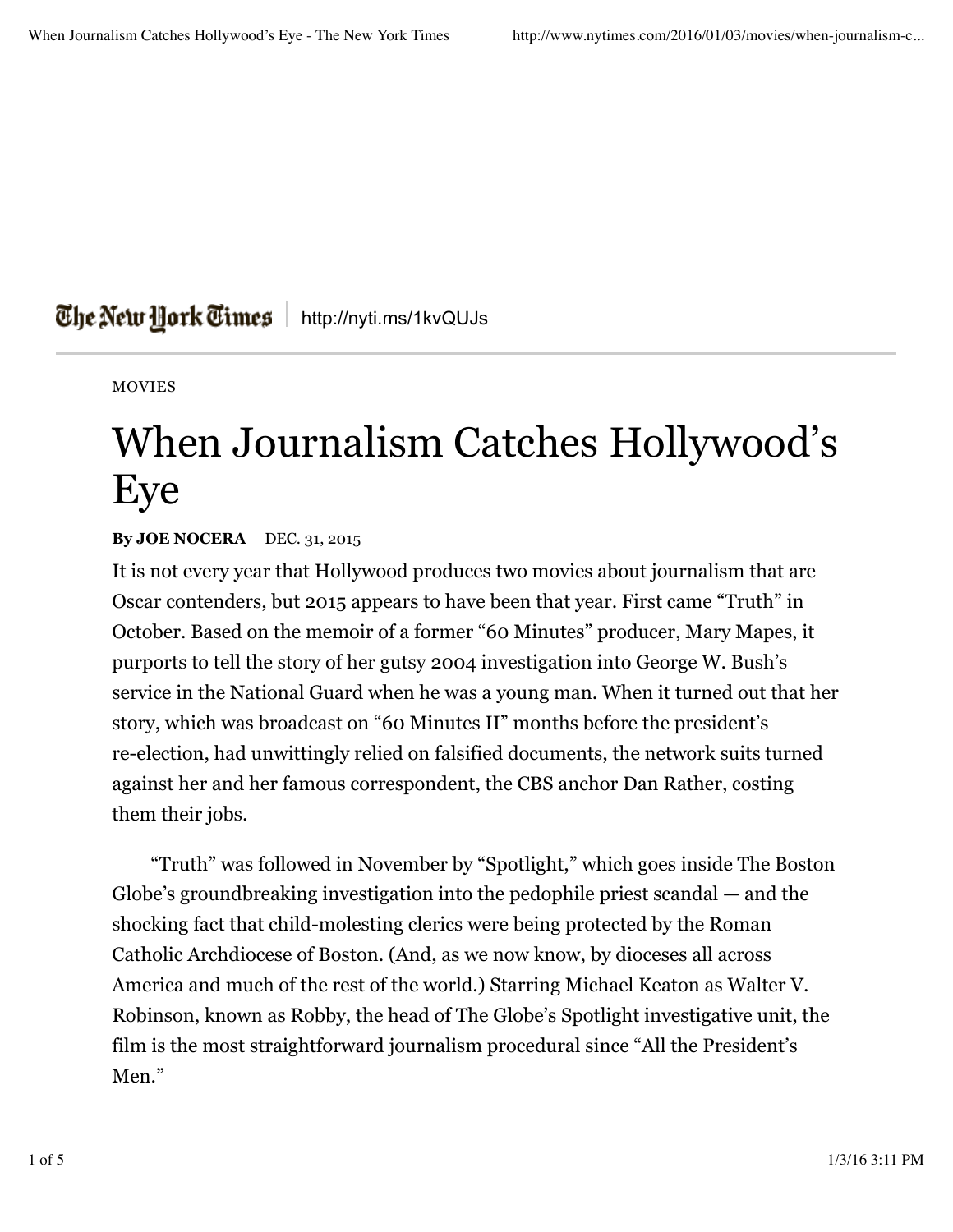Although both movies are well-made and well-acted — Cate Blanchett, in particular, has received raves for her portrayal of Ms. Mapes — journalists largely embraced "Spotlight" and condemned "Truth." The reason is that while "Spotlight" shows reporters at their best — tackling a huge, important story while taking on Boston's biggest sacred cow  $-$  the journalism that "Truth" views as heroic is anything but. In her eagerness to run a tough story, Ms. Mapes didn't bother to nail down the authenticity of those documents. Nor did Mr. Rather push her to do so. And while the film's writer and director, James Vanderbilt, nods at their errors, his underlying message seems to be that the larger truth they were trying to tell  $-$  the suggestion that Mr. Bush was given preferential treatment during his National Guard service in the early 1970s — should not have been undermined just because they were fooled by a few fake documents. Hence, I suppose, the movie's title.

"They weren't attacked about the substance of their story," Mr. Vanderbilt told me recently. "They were attacked on the documents." Which suggests that even though he wrote the screenplay for a previous film involving journalism — David Fincher's 2007 thriller, "Zodiac" — he really doesn't understand the difference between good reporting and bad.

"Truth" is hardly the only example of a filmmaker portraying seriously flawed journalism in a heroic light. In 2014, Michael Cuesta's "Kill the Messenger" told the story of Gary Webb, a reporter for The San Jose Mercury News who wrote a three-part series in 1996 claiming that the country's crack cocaine epidemic was the result of a C.I.A. conspiracy. (He claimed the agency had used hundreds of millions of dollars in illegal drug profits to finance the Nicaraguan contras.) Although Mr. Webb's series was quickly discredited by major media outlets, including The New York Times, the film depicts the reporter as a lonely truth-seeker standing up to powerful government forces. Based on a memoir by Mr. Webb, who died in 2004, the film never acknowledges the shortcomings of his reporting, though The Mercury News eventually did.

Ever since "All the President's Men," Alan J. Pakula's 1976 film about the investigation by Bob Woodward and Carl Bernstein that led to Richard M. Nixon's resignation, movies about journalists have almost invariably portrayed them in a glowing light — even as the public has come to take a more negative view of their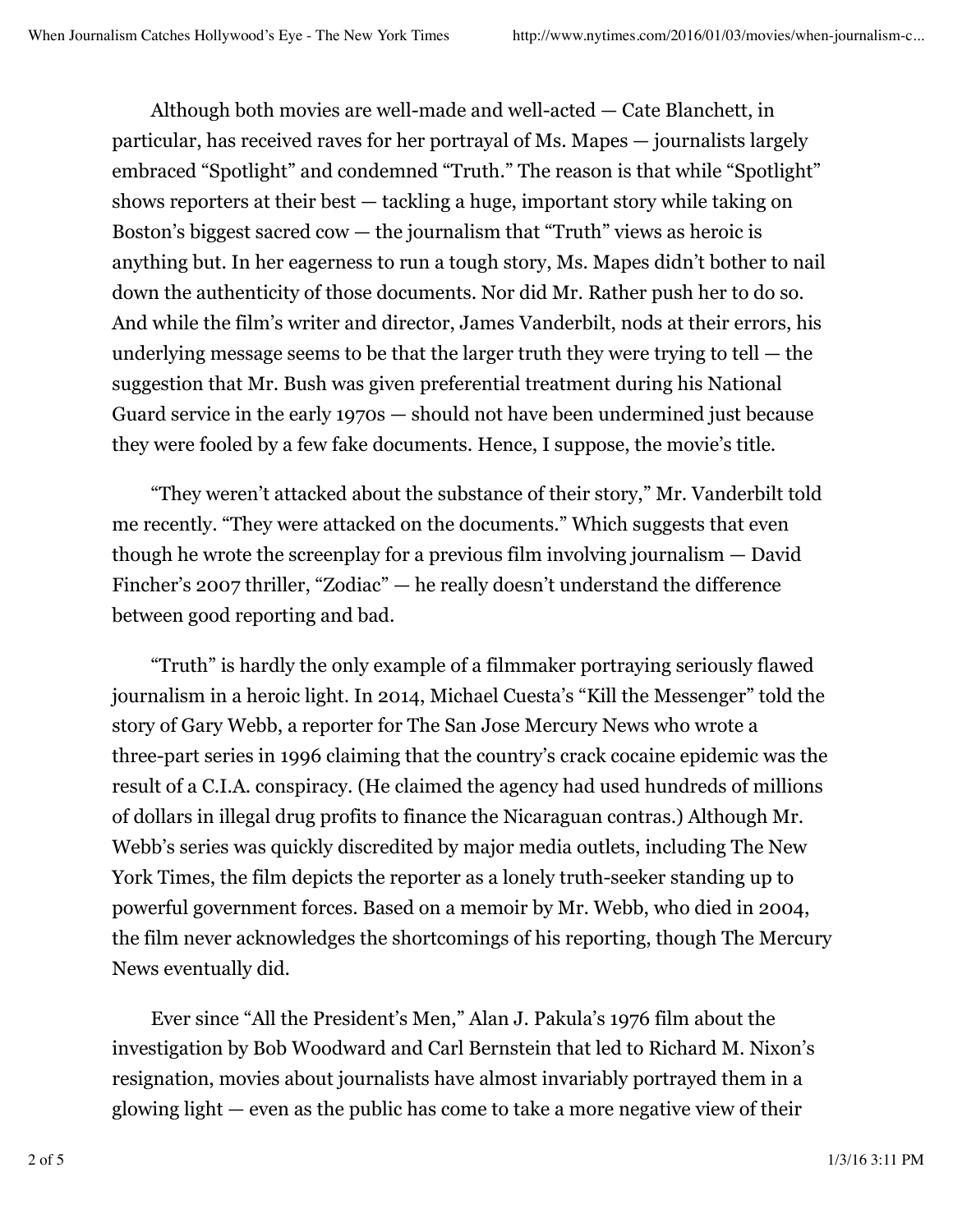craft. The classic of the genre is probably "The Insider," the 1999 film that tells the dramatic story of yet another "60 Minutes" producer, Lowell Bergman, who, with the help of his key source, Jeffrey Wigand, a former tobacco executive, helped expose Big Tobacco. Given that Mr. Bergman was played by Al Pacino, and Mr. Wigand by Russell Crowe, how could they not have been heroic?

(The outlier is Sydney Pollack's underrated 1981 film "Absence of Malice," in which Sally Field plays a reporter so eager for a scoop she betrays a man who has become her lover. The lover, played by Paul Newman, gets the last laugh, however, causing Ms. Field to lose her newspaper job.)

What's always struck me as surprising about the appeal of journalists in films is that the act of reporting rarely involves secret meetings in dark garages with unnamed sources. Which is to say, it is almost never the stuff of high drama. "It's not very glamorous," Mr. Bergman noted. "When Michael Mann and Eric Roth were doing 'The Insider,'" — Mr. Mann directed the film, which he wrote with Mr. Roth — "they would ask me: 'Do you do anything? Are you always on the phone? Do you have a gimmick, a trick that you do?'"

Alas, he didn't. As a result, Mr. Mann and Mr. Roth resorted to dramatic license to make Mr. Bergman's job seem more exciting — something movies about journalism invariably do.

"Mann used to say to me, 'We're not making a documentary,'" Mr. Bergman said. Indeed, according to Mr. Bergman, it was William Goldman's screenplay — and not the book by Mr. Woodward and Mr. Bernstein — that first used the phrase "Follow the money," which their source, nicknamed Deep Throat, supposedly told Mr. Woodward. That has become one of the most famous lines associated with Watergate, yet it never appears in the book Mr. Pakula's movie is based on.

Mr. Vanderbilt's theory  $-$  and it's a persuasive one  $-$  is that despite journalism's dramatic shortcomings, reporters make good central characters because they are detectives with pens. "There is something inherently interesting about someone who comes to work every day saying, 'I'm going to get to the bottom of this,'" he said.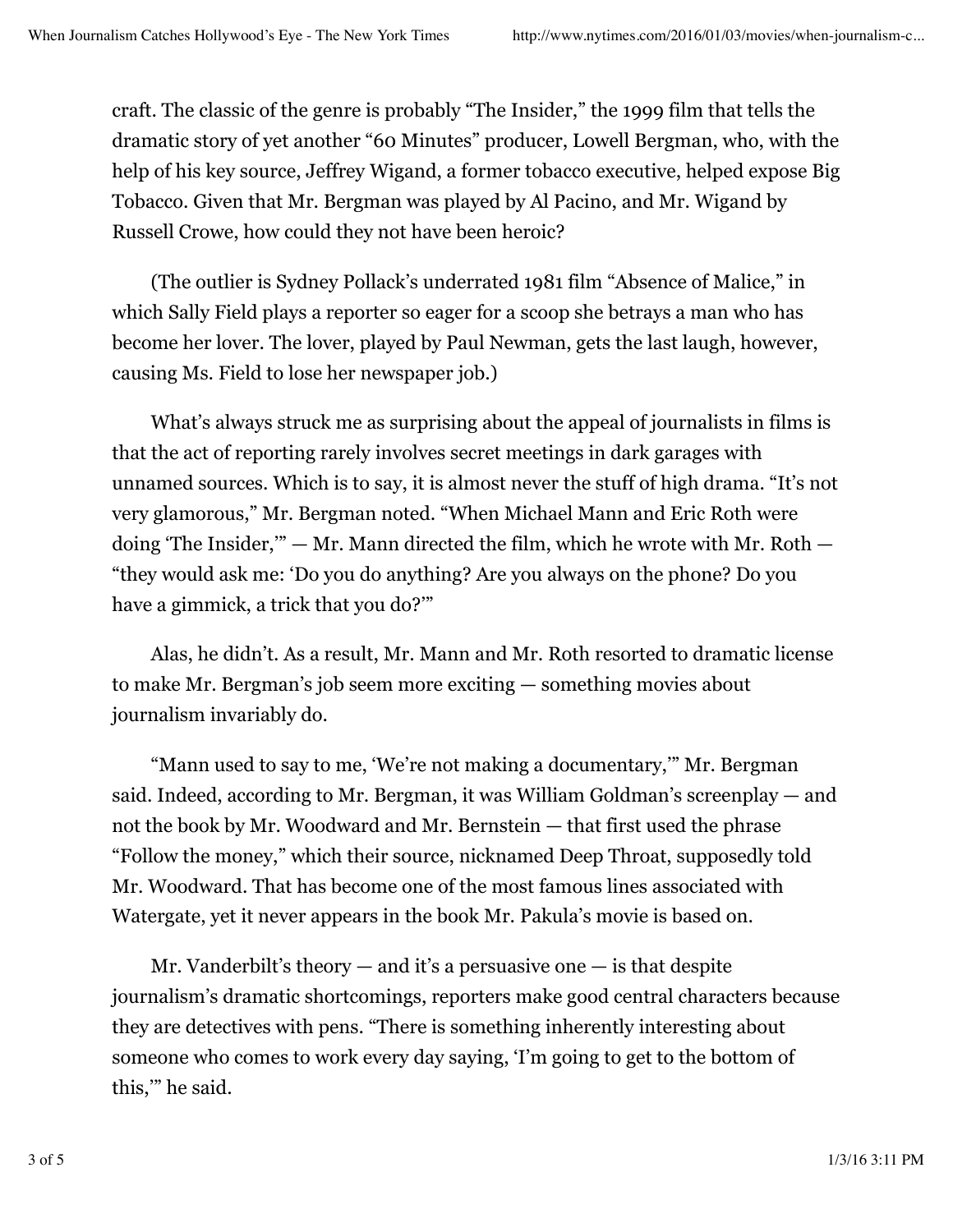"I've always been fascinated with journalism," he added. But in tying his movie to a book written by a journalist unable to acknowledge her error, Mr. Vanderbilt's fascination led him astray.

In that sense, Tom McCarthy, the co-writer and director of "Spotlight," was lucky: He didn't have anybody's memoir to rely on, since none of the members of the Globe's Spotlight team had written a book about their experience. All he had were the articles, which were brought to his attention after two young producers, Nicole Rocklin and Blye Pagon Faust, read a case study published by the Columbia Journalism School. In effect, he and his co-writer, Josh Singer, had to do journalism to learn about The Globe's Pulitzer Prize-winning journalism.

"In some ways, our process mirrored theirs," he said. "We would walk out of an interview with one of the Globe reporters, and we would race back to the hotel and discuss it. We would get excited, and that inspired our approach to the material." They had discovered the thrill of reporting by reporting. Mr. McCarthy's goal was to convey the excitement of journalism he had discovered in interviewing The Globe's journalists. It's also why he didn't feel the need to gild "Spotlight" with extraneous subplots and long-suffering spouses.

Mr. McCarthy and Mr. Singer even uncovered a few new facts. One in particular stands out. They learned that years earlier, The Globe had run an article suggesting that 20 priests had molested children — and that the article had been buried in the Metro section. The two men found the article and confronted Mr. Robinson about it.

"Yeah, that was me," a chagrined Mr. Robinson said. He had just become the Metro editor, he added. "I don't remember it at all." Though it never actually happened during the Spotlight investigation itself, Mr. McCarthy added that scene toward the end of the film. Even in a movie depicting journalism at its most exciting, Mr. McCarthy, like all filmmakers apparently, still felt the need to spice it up a bit.

It seems inevitable that filmmakers will continue to make movies about journalists, especially if "Truth" and "Spotlight" receive Oscar nominations. And dramatic license is something journalists will have to get used to, if they're not already. The real question is whether the movies will ever truly understand the difference between good reporting and bad, as Mr. McCarthy did and Mr. Vanderbilt